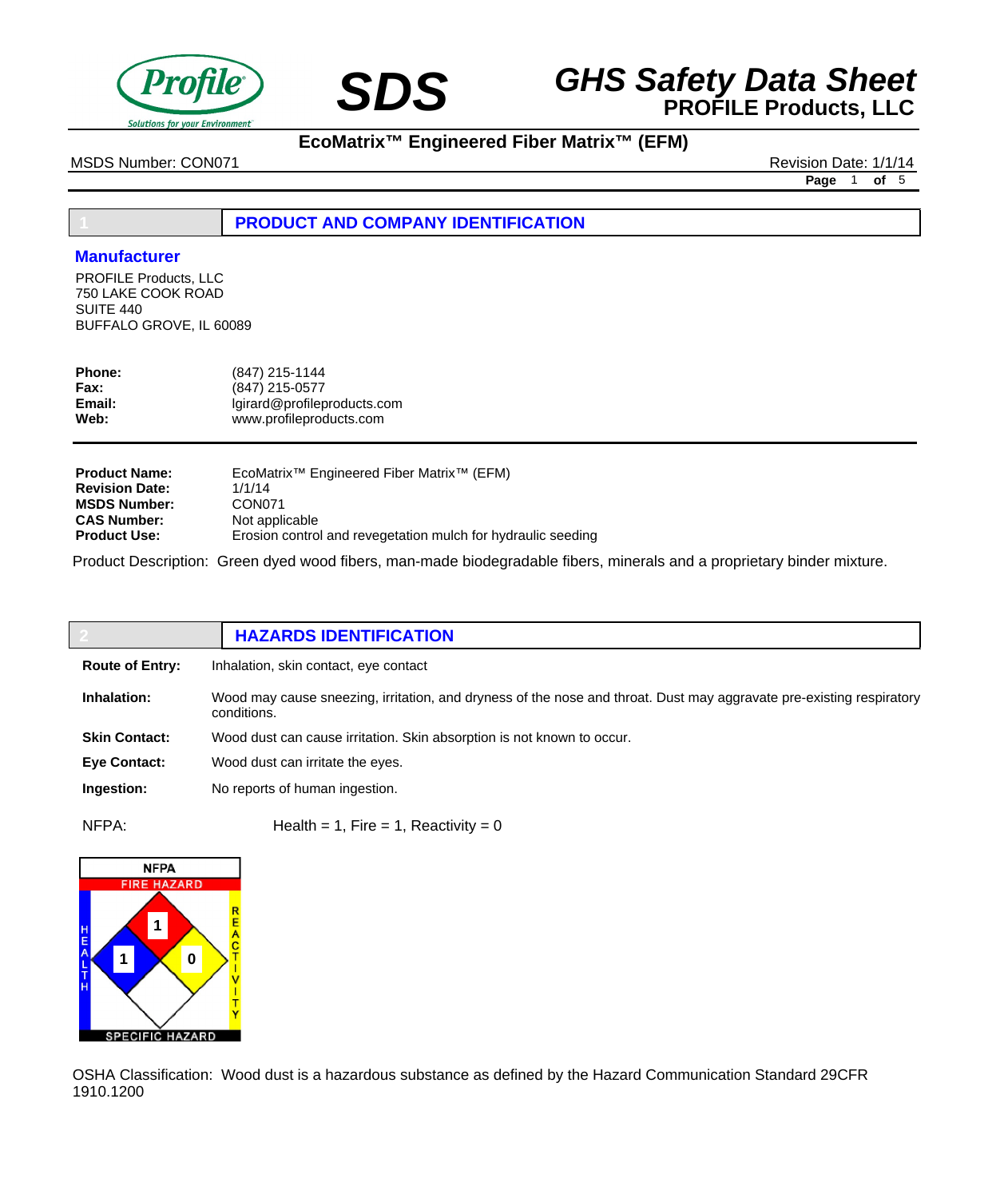



## **EcoMatrix™ Engineered Fiber Matrix™ (EFM)**

MSDS Number: CON071 **Revision Date: 1/1/14** Revision Date: 1/1/14

**Page** 2 **of** 5

**3 COMPOSITION/INFORMATION ON INGREDIENTS**

#### **Ingredients:**

| $\textsf{Cas}\;\#$               | Perc.       | Chemical Name                                               |
|----------------------------------|-------------|-------------------------------------------------------------|
|                                  |             |                                                             |
| N /A<br>the contract of the con- |             | Proprietary   Hydrocolloidal Based Polysaccharide Tackifier |
| 9000300                          | Proprietary | Guar Gum                                                    |

|                      | <b>FIRST AID MEASURES</b>                                                                                                                                                  |
|----------------------|----------------------------------------------------------------------------------------------------------------------------------------------------------------------------|
| Inhalation:          | Usually not a problem. Remove to fresh air if respiratory irritation develops, and get medical aid promptly if irritation<br>persists. In high dust levels wear dust mask. |
| <b>Skin Contact:</b> | Usually not a problem. Wash off with running water if irritation is experienced.                                                                                           |
| Eye Contact:         | Open eyelids and flush with water.                                                                                                                                         |
| Ingestion:           | Get medical attention.                                                                                                                                                     |

| <b>Flammability:</b>       | Combustible product   |
|----------------------------|-----------------------|
| <b>Flash Point:</b>        | Not applicable        |
| <b>Flash Point Method:</b> | Not applicable        |
| <b>Autoignition Temp:</b>  | 200-260°C (400-500°F) |

Conditions to avoid: In contact with flames or hot surfaces

Flammable- Extinguish with water; same as a wood fire

**6 ACCIDENTAL RELEASE MEASURES**

Scoop up product. Wear goggles and respirator if dust is produced in unventilated areas. Wet product will be slippery.

|                              | <b>HANDLING AND STORAGE</b>                                                                                                 |
|------------------------------|-----------------------------------------------------------------------------------------------------------------------------|
| <b>Handling Precautions:</b> | Clean up areas where dust settles. Minimize blowdown or other practices that generate high airborne<br>dust concentrations. |
| <b>Storage Requirements:</b> | Store in a cool, dry place. Keep away from sources of ignition.                                                             |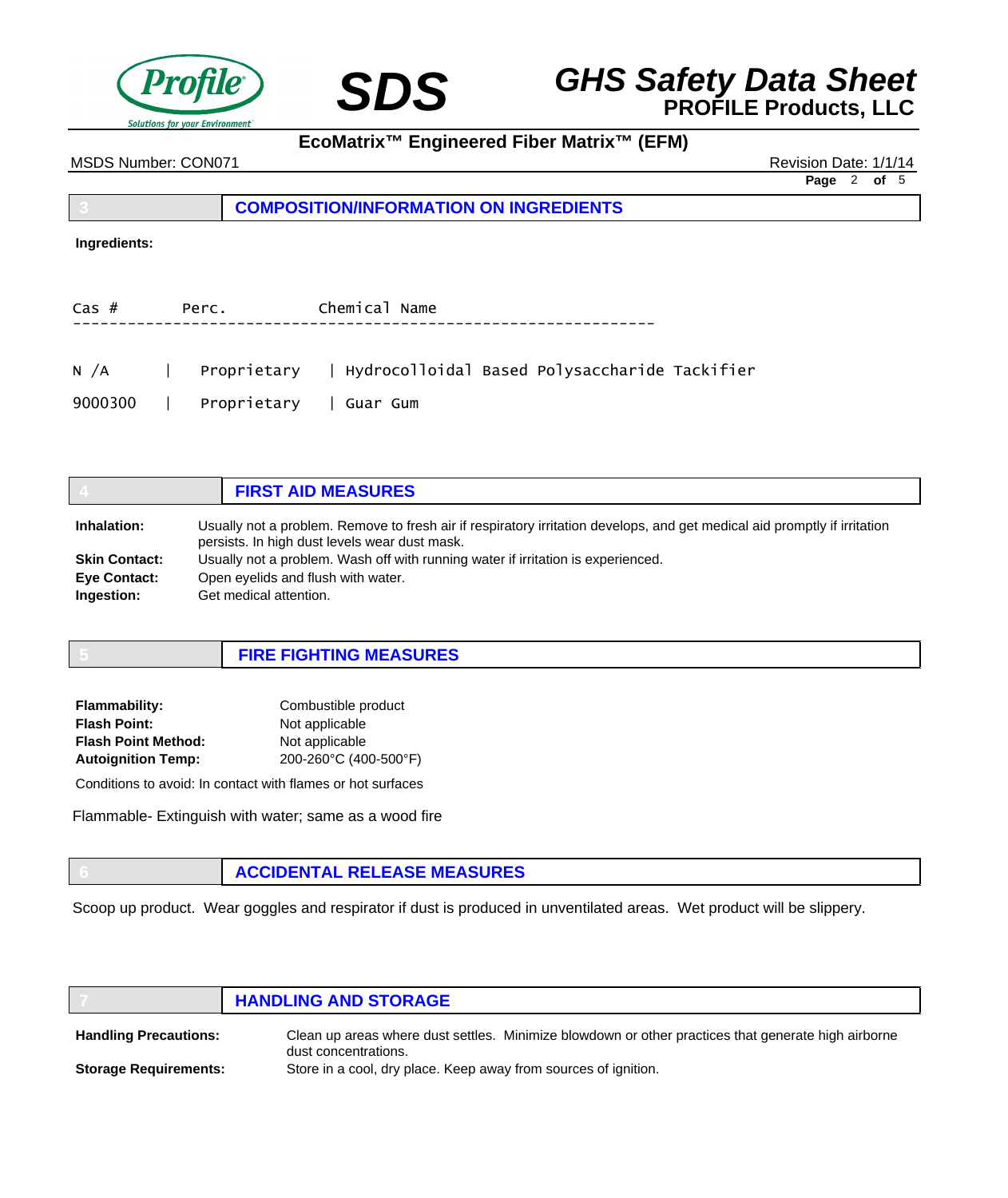



**EcoMatrix™ Engineered Fiber Matrix™ (EFM)**

MSDS Number: CON071 **Revision Date: 1/1/14** Revision Date: 1/1/14

**Page** 3 **of** 5

|                                   | <b>EXPOSURE CONTROLS/PERSONAL PROTECTION</b>                                                                                                                                                                                                                                                                                                                                                                                                                                                                                                                            |
|-----------------------------------|-------------------------------------------------------------------------------------------------------------------------------------------------------------------------------------------------------------------------------------------------------------------------------------------------------------------------------------------------------------------------------------------------------------------------------------------------------------------------------------------------------------------------------------------------------------------------|
| <b>Engineering Controls:</b>      | None required for outdoor mixing and application. Use dust collection system for indoor handling<br>operations.                                                                                                                                                                                                                                                                                                                                                                                                                                                         |
| <b>Personal Protective Equip:</b> | Eye Protection: Wear goggles when emptying bags and during other operations where there is a risk of<br>dust entering the eyes.<br>Gloves: Leather, plastic or rubber gloves could be worn to minimize skin irritation.<br>Respirators: When handling methods generate dust at concentrations that exceed occupational<br>exposure limits, wear a NIOSH approved respirator. A fabric respirator or a facepiece respirator with<br>dust cartridges will generally provideadequate protection.<br>Footwear: The product is slippery when wet. Wear appropriate footwear. |

|                                                                                        | PHYSICAL AND CHEMICAL PROPERTIES                                                            |       |                |  |
|----------------------------------------------------------------------------------------|---------------------------------------------------------------------------------------------|-------|----------------|--|
| Appearance:<br><b>Physical State:</b><br><b>Spec Grav./Density:</b><br>Vapor Pressure: | Dyed green wood fibers - Pine & mixed hardwoods<br>Wood Fibers<br>Lighter than water<br>N/A | Odor: | Mild wood odor |  |

|                                                                | <b>STABILITY AND REACTIVITY</b>                                                                                                                                     |
|----------------------------------------------------------------|---------------------------------------------------------------------------------------------------------------------------------------------------------------------|
| Stability:<br><b>Conditions to Avoid:</b>                      | Stable product<br>Contact with strong acids and oxidizers may generate heat. Product may ignite at temperatures in<br>excess of $200^{\circ}$ C (400 $^{\circ}$ F). |
| <b>Materials to Avoid:</b><br><b>Hazardous Polymerization:</b> | Strong acids and oxidizers<br>Will not occur.                                                                                                                       |

EFFECTS OF CHRONIC EXPOSURE:

Inhalation: Frequent and repeated exposure to wood dust is associated with an increased risk of developing nasal cancer. Skin Contact: Although rare, wood dust may cause dermatitis in sensitized people.

Occupational Exposure Limits:

Wood dusts- All other species: ACGIH (2007): TLV-TWA 1 mg/m<sup>3</sup> (Inhalable fraction); A4 Particulates Not Otherwise Regulated (PNOR): OSHA: PEL-TWA 15 mg/m<sup>3</sup> (Total Dust); 5 mg/m³ (Respirable fraction)

**11 TOXICOLOGICAL INFORMATION**

Irritancy: Wood dust is a mild irritant Sensitization: Some wood dusts may cause allergic skin reactions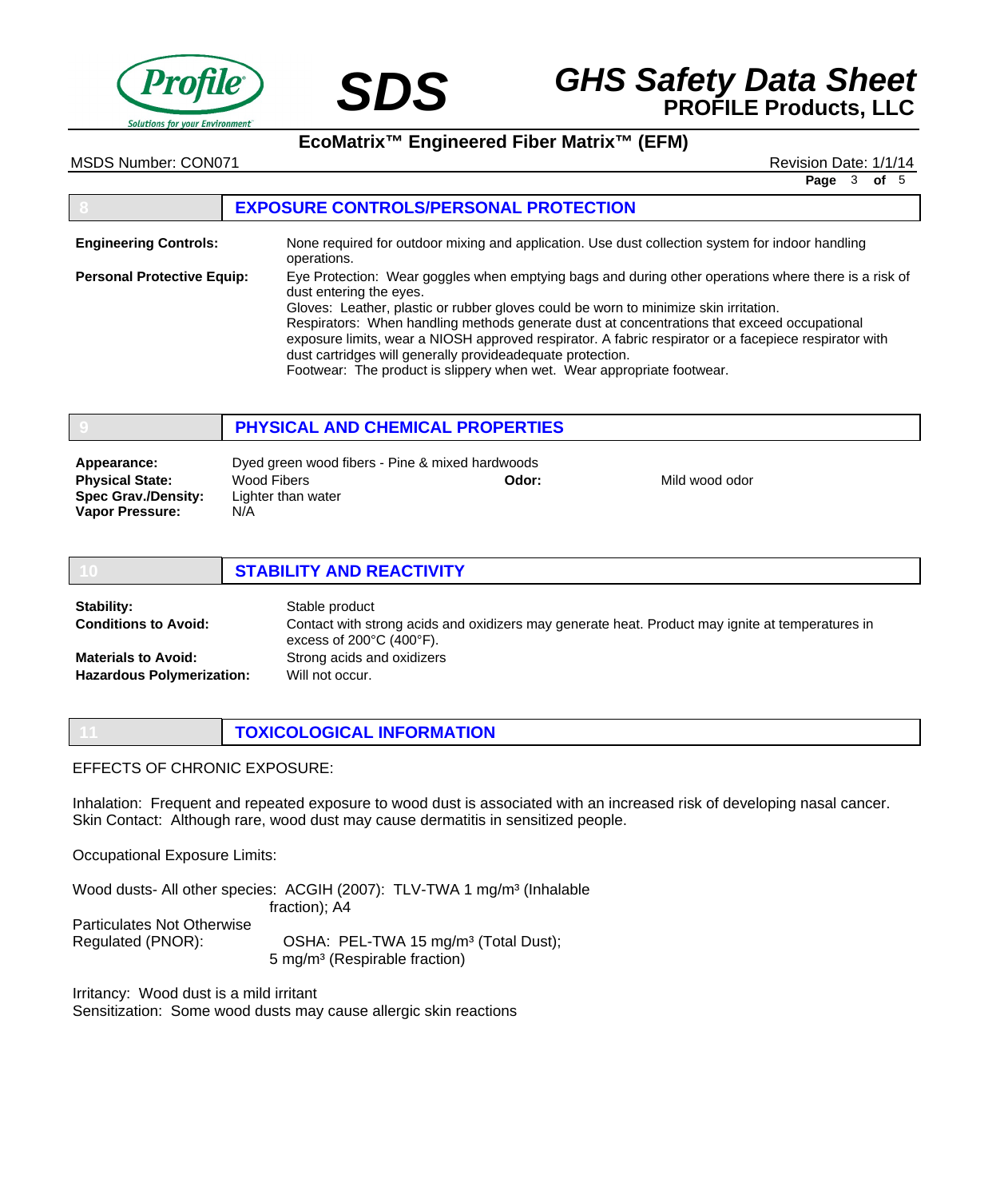

# **SDS GHS Safety Data Sheet**<br>**PROFILE Products, LLC**

**EcoMatrix™ Engineered Fiber Matrix™ (EFM)**

**Page** 4 **of** 5

MSDS Number: CON071 Revision Date: 1/1/14

**12 ECOLOGICAL INFORMATION**

Guar Gum (CAS# 9000-30-0) is listed as an inert ingredient permitted for use in nonfood use pesticide products by EPA. It is also classified under the Federal Insecticide, Fungicide and Rodenticide Act (FIFRA) as a minimal risk inert substance (List 4A) meaning that as a pesticide, Guar Gum is considered by the EPA to pose little or no risk to humans or the environment. The Us Department of Agriculture (USDA) National Organic Program (NOP) also allows the use of Guar Gum in a variety of applications, but primarily as a pesticide in organic production operations. Finally, Guar Gum is listed on the Generally Recognized as Safe (GRAS) list by the Food and Drug Administration (FDA).

48-hr  $LC_{50}$  = >100% for Daphnia magna when runoff generated using ASTM D7101 (2"/hr rainfall rate) was tested according to EPA-821-R-02-012.

**13 DISPOSAL CONSIDERATIONS**

Normally can be disposed of as a wood residue. Ensure disposal is in compliance with local, provincial (state), and federal regulations.

**14 TRANSPORT INFORMATION**

DOT Class: Not regulated #